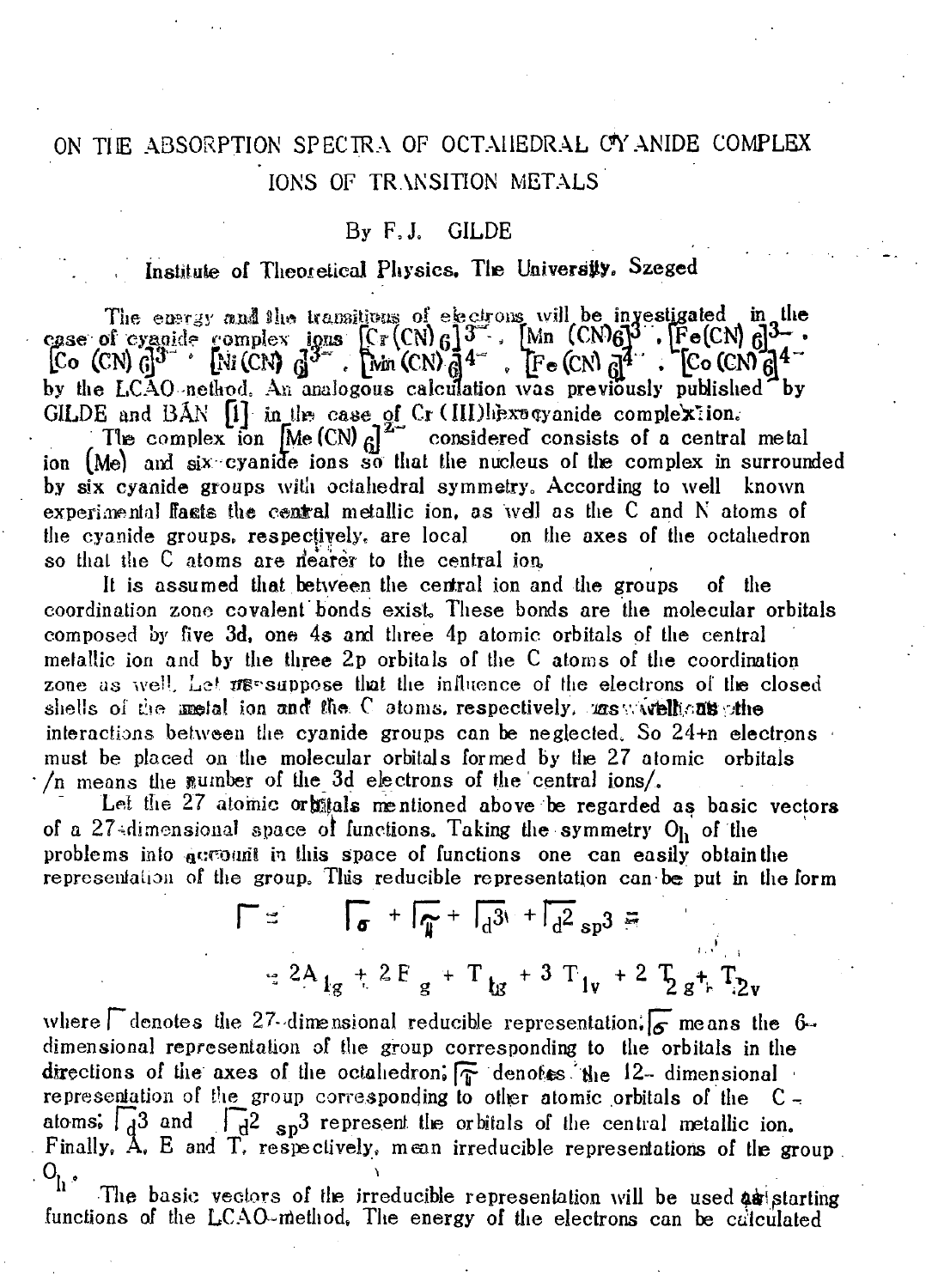ín tlie usual way by the solution of the secular equation:

 $\left| H_{i,j} \right| = \text{ES}_{i,j}$  = 0  $\left| 0, 1, 2, \ldots \right|$  27)

Owing to the reduction outlined above the determinant on the left number of this equation **Will** be a product of three determinants of the first order belonging to the irreducible representation  $T_{1g}$  and  $T_{2g}$  resp. I three determinants of the second order belonging to  $T_{2g}$ , three determinants of the third order belonging to  $T_{1n}$ , two determinants of the second order belonging to  $E_{\alpha}$ , finally, one determinant of the second order belonging to the irreducible representation  $\mathbf{A}_1$ The roots belonging to the  $A$ ,  $E$  and  $T$  representations are one, two, and three fold degenerate, respectively,

 $H_{ij}$  mean the matrix elements of the Hamiltonian and  $S_{ij}$  denote the  $\dots$ overlap integrals. It is assumed that the distances between the nucleus and the cyanide ions are 2,00  $\AA$  corresponding to the experimental value. Let us suppose that the matrix elettents  $H_{ij}$  agree with the ionization energy of free neutral atoms and the matrix elements  $H_{ij}$  (i $\sharp$ j) are calculated by the formula of WOLFSBERG and IIELMHOLZ, One can calculate the overlap integral  $S_{ij}$ by the approximation methods suggested previously  $[2]$ .

The results of the present investigations can be summarized as follows:

1./ Tlie energies calculated on lie basis of tie secular equation are given in Table  $l$ , in  $eV$  units.

 $2$ , The selection rules render possible the determination of the transition energies of the electrons represented in Table II. in  $cm^{-1}$  units. The values in the second column of this table correspond to the maxima of the experimental absorption curves measured by KISS, CSÁSZÁR and LEHOTAI <sup>[3]</sup>. The values in brackets denote the inflexion points of tie absorption curves having nearly horizontal tangents.

 $3$ ./ One can see that more transition energies have been found than were found experimentally. As a matter of fact, this can be explained as follows '. **/J: /** ft can immediately be seen tliat one part of tie calculated values cannot be found in the interval of the spectra measured,  $\frac{\pi i}{\pi}$  He other part of the transitions calculated form different groups containing nearly equal transitions; the mean  $\sim$   $\sim$ values of tie transitions in tlie different groups correspond very well to the experimental data,  $/111/10$  me can also find calculated transition lines in the interval 10.000 - 20,000 cm<sup>-1</sup>luovevet, this interval of the absorption spectra cannot be measured by the experimental equipment of the cited author.  $/$ iv  $/$  As far as is known to us, in the case of the complex ions of  $Co^{2+}$  and  $M_{n}^{3+}$ . respectively, experimental data have not been published

 $4$ , Finally, one can put the following question If the cyanide groups of the coordination "zone are separated from the central metallic ion, then - since in the case of increasing distance the interactions between the groups and the  $\mathbb{R}$ metallic ion decrease  $\sim$  the energies and the transition energies of the electrons öf the complex íön respectively, would be reduced into those of tlie free Central lOh and tlie free cyanide ff**-Oup** as wôll. As a matter of lact there may exist îhree Classes of transitions which correspond to tlfc transitions of the free central ion, of the free cyanide ions, and the interaction between the central ion and the cyanide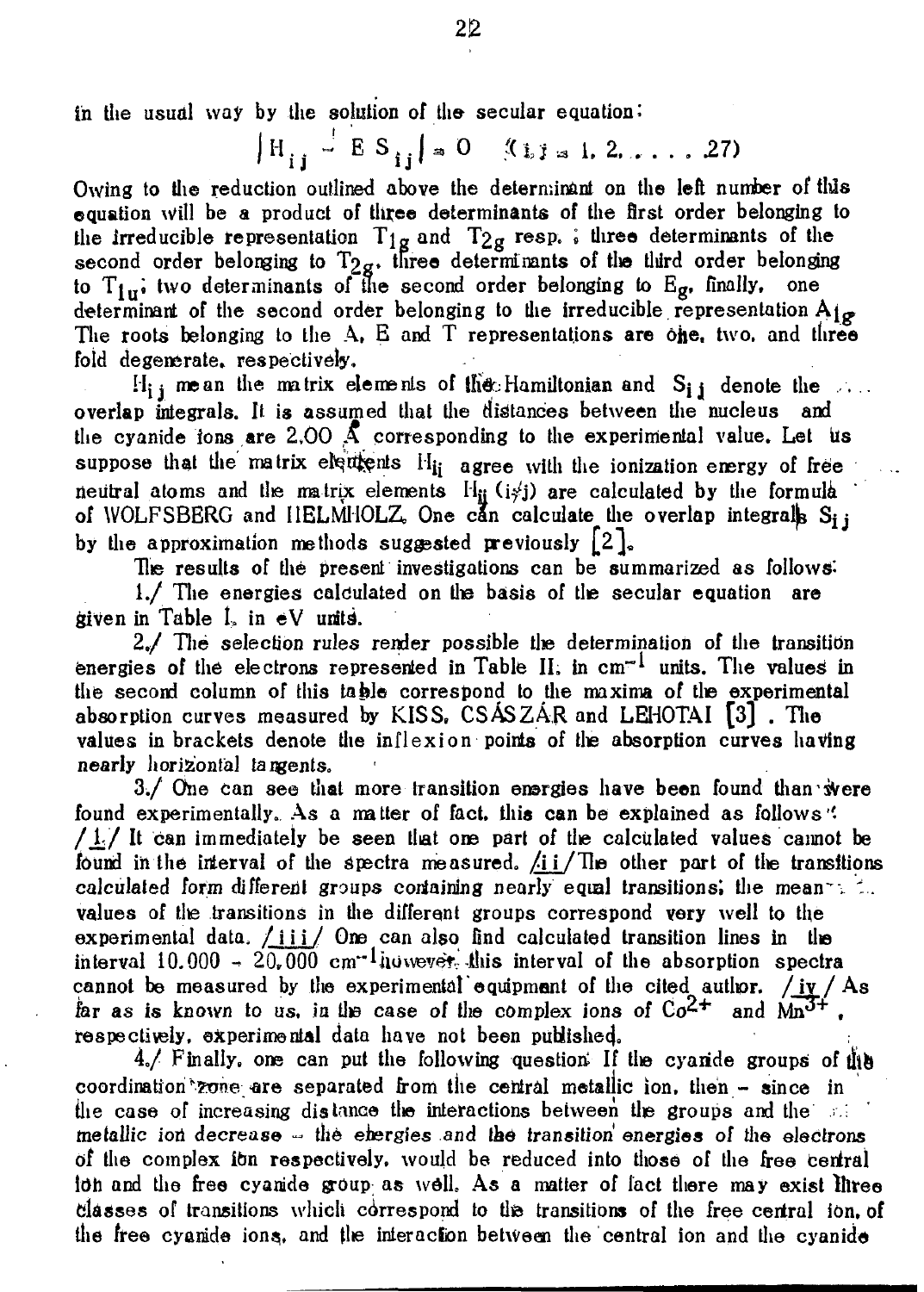Table I

|                                           | $Cr^{3+}$              | $Mn^{3+}$ | $F e^{3+}$ | $Co3+$                        |
|-------------------------------------------|------------------------|-----------|------------|-------------------------------|
| $l$ a $lg$                                | $-9,88$                | $-10.29$  | $-10.62$   | $-10,72$                      |
| $2a_{1g}$                                 | $-4.10$                | $-4.12$   | $-3.87$    | $-3,52$                       |
| $1e_g$                                    | $-10,99$               | $-11.91$  | $-12.28$   | $-10.81$                      |
| $2a_g$                                    | $-0,21$                | $-3,66$   | $-5,70$    | $-6,45$                       |
| $\iota_{1g}$                              | $-7,80$                | $-7,80$   | $-7,80$    | $-7,80$                       |
| $\mathbf{h}_{1\, \mathbf{u}}$             | $-8,70$                | $-8.71$   | $-8,74$    | $-8,74$                       |
| $2t_{1u}$                                 | $-7, 81$               | $-7,80$   | $-7,80$    | $-7,80$                       |
| $3t_{1u}$                                 | $-3,88$                | $-4,33$   | $-4.88$    | $-3.94$                       |
| $\mathfrak{u}_{2\mathfrak{g}}$            | $-7,54$                | $-9,87$   | $-11.20$   | $-9,66$                       |
| $2t_{2g}$                                 | $-7,80$                | $-7,79$   | $-7.79$    | $-7,79$                       |
| $t_{2u}$                                  | $-7.80$                | $-7.80$   | $-7.80$    | $-7,80$                       |
|                                           | $Mn^{2+}$              | $Fe2+$    | $Co2+$     | $Ni3+$                        |
| $\mathbf{e}_{\mathrm{lg}}$                | $-IOo$ ll<br>$\bar{V}$ | $-10,27$  | $-IO0I$    | $-10,66$                      |
| $2a_{ig}$                                 | $-4,52$                | $-14,96$  | $-5.25$    | $-3,22$                       |
| $1\bullet$ g                              | $-12,24$               | $= 12,56$ | $-JOn97$   | $= 9.69$                      |
| $2\bullet$ g                              | $-2,16$                | $+ 4.80$  | $-6.07$    | $-6.95$                       |
| $t_{1g}$                                  | $-7,80$                | $-7,80$   | $-7.80$    | $-7,80$                       |
| $\mathfrak{t}_{\mathfrak{f}\mathfrak{u}}$ | $-8.70$                | $-8,70$   | $-8.70$    | $= 8.76$                      |
| $2t_{\parallel \mathbf{u}}$               | $-7.81$                | $-7.80$   | $-7.80$    | $-7,80$                       |
| $3t_{\parallel \text{u}}$                 | $-4.35$                | $-4.96$   | $-4.08$    | $-3.61$                       |
| $\mathfrak{u}_{2\mathbf{g}}$              | $-9.87$                | $-11,20$  | $-9.66$    | $-8.58$                       |
| $\mathbf{2}\mathbf{t}_{2\mathbf{g}}$      | $ \frac{6}{5}$ 79      | $-7,79$   | $= 7.79$   | $-7,79$<br>$\hat{\mathbf{F}}$ |
| $t_{2u}$                                  | $-$ 7080               | $-7,80$   | $-7.80$    | $-7,80$                       |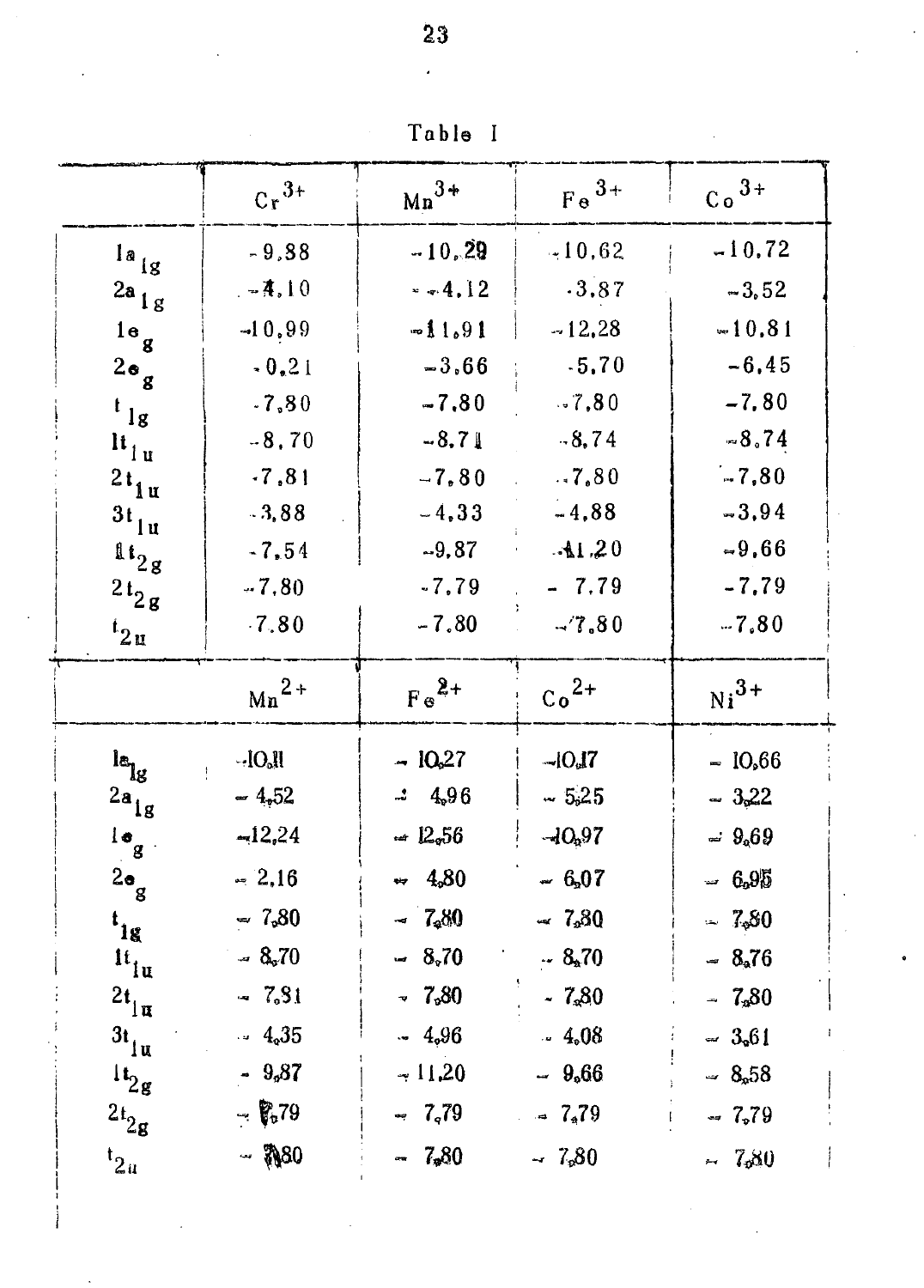| $Cr^{3+}$         |          | $Mn^{J+1}$ |          |  |
|-------------------|----------|------------|----------|--|
| Calculated        | Observed | Calculated | Observed |  |
| 2098              |          | 7342       | 5600     |  |
| 7261              | 5000     | 16701      |          |  |
| 9359              |          | 27997      | 27000    |  |
| 25738             | 26800    | 29691      | 30500    |  |
| 29853             |          | 33161      | 33000    |  |
| 31627             | 32000    | 33400      |          |  |
| 37114             | 37800    | 37000      | 3700D    |  |
| 4841 <sub>o</sub> |          | 44698      | 41000    |  |
| 57366             |          | 46745      | 46000    |  |
|                   |          | 48085      |          |  |
| $Fe3+$            |          | $Co^{3+}$  |          |  |
| Calculated        | Observed | Calculated | Observed |  |
| 7504              | 5000     | 7584       | 6340     |  |
| 16943             |          | 10892      |          |  |
| 23559             | 24000    | 15507      |          |  |
| 24447             |          | 18476      |          |  |
| 24432             | 25000    | 24286      | 25000    |  |
| 31708             | 31000    | 31143      | 32000    |  |
| 36146             | 33000    | 34532      |          |  |
| 39212             | 39000    | 42117      | 38500    |  |
| 46312             | 45500    | 46151      |          |  |

50992

 $\mathbf{t}$ 

ï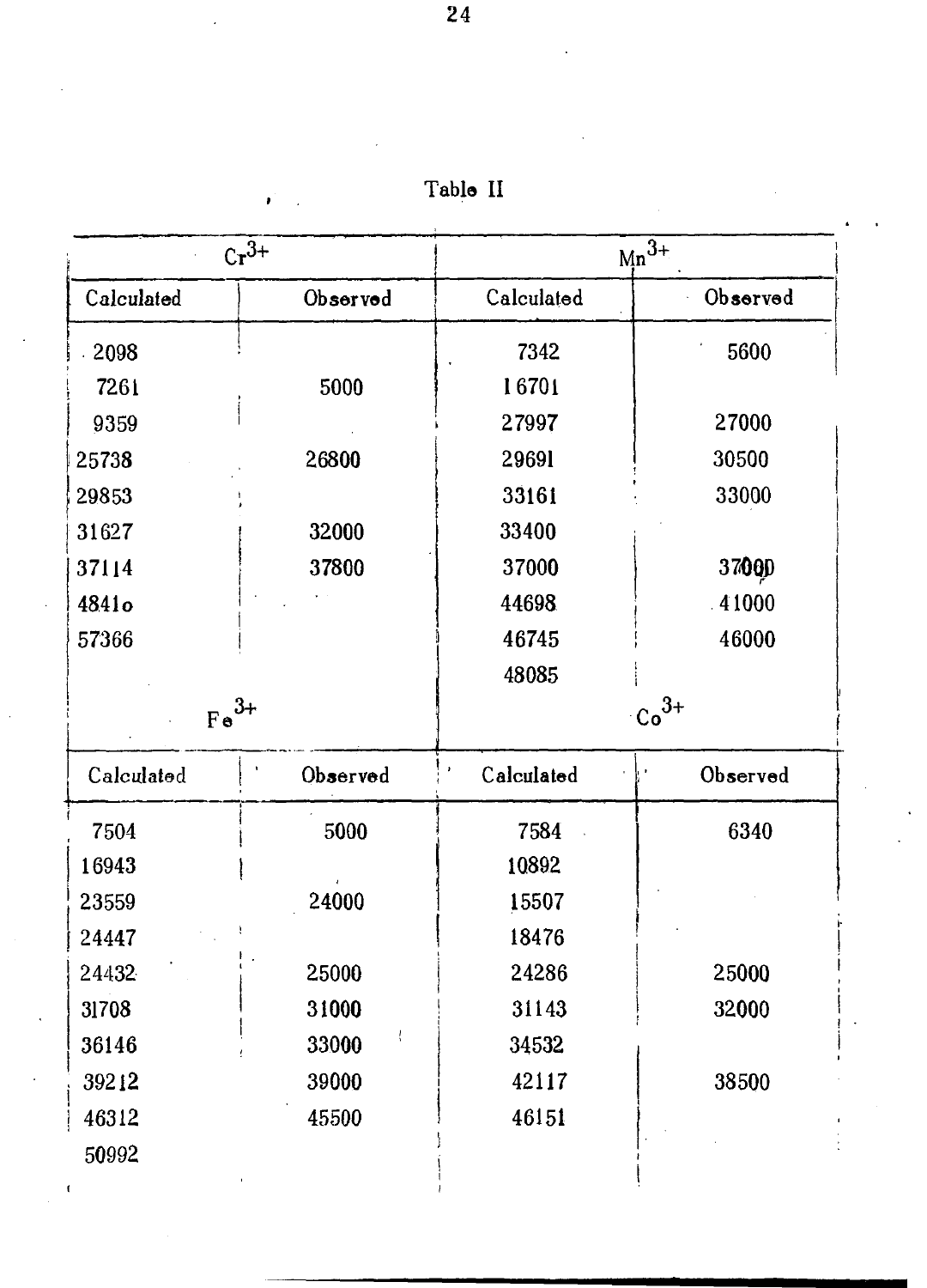Table II. / Continued /

| $Mn^{\overline{2+}}$ |          | $Fe^2$     |           |  |
|----------------------|----------|------------|-----------|--|
| Calculated.          | Observed | Calculated | O bserved |  |
| 7261                 |          | 7261       |           |  |
| 16701                |          | 22833      |           |  |
| 26464                |          | 22914      |           |  |
| 27830                | 27400    | 24205      |           |  |
| 33725                | 31000    | 30175      | 30750     |  |
| 35823                | 36200    | 31466      |           |  |
| 44537                |          | 34693      |           |  |
| 45505                |          | 38405      |           |  |
| 46473                | 47700    | 42762      |           |  |
| 52767                |          | 57527      |           |  |
|                      |          |            |           |  |
|                      | $Co2+$   |            | $Ni^{3+}$ |  |
| Calculated           | Observed | Calculated | Observed  |  |
| 7261                 |          | 6293       |           |  |
| 13958                |          | 6858       |           |  |
| 15007                |          | 7745       |           |  |
| 20574                |          | 14603      |           |  |
| 21220                |          | 15249      |           |  |
| 25577                |          | 33806      |           |  |
| 27836                |          | 36953      |           |  |
| 30014                |          | 40099      |           |  |
| 42762                |          | 44698      |           |  |
| 45021                |          | 49055      |           |  |
|                      |          |            |           |  |